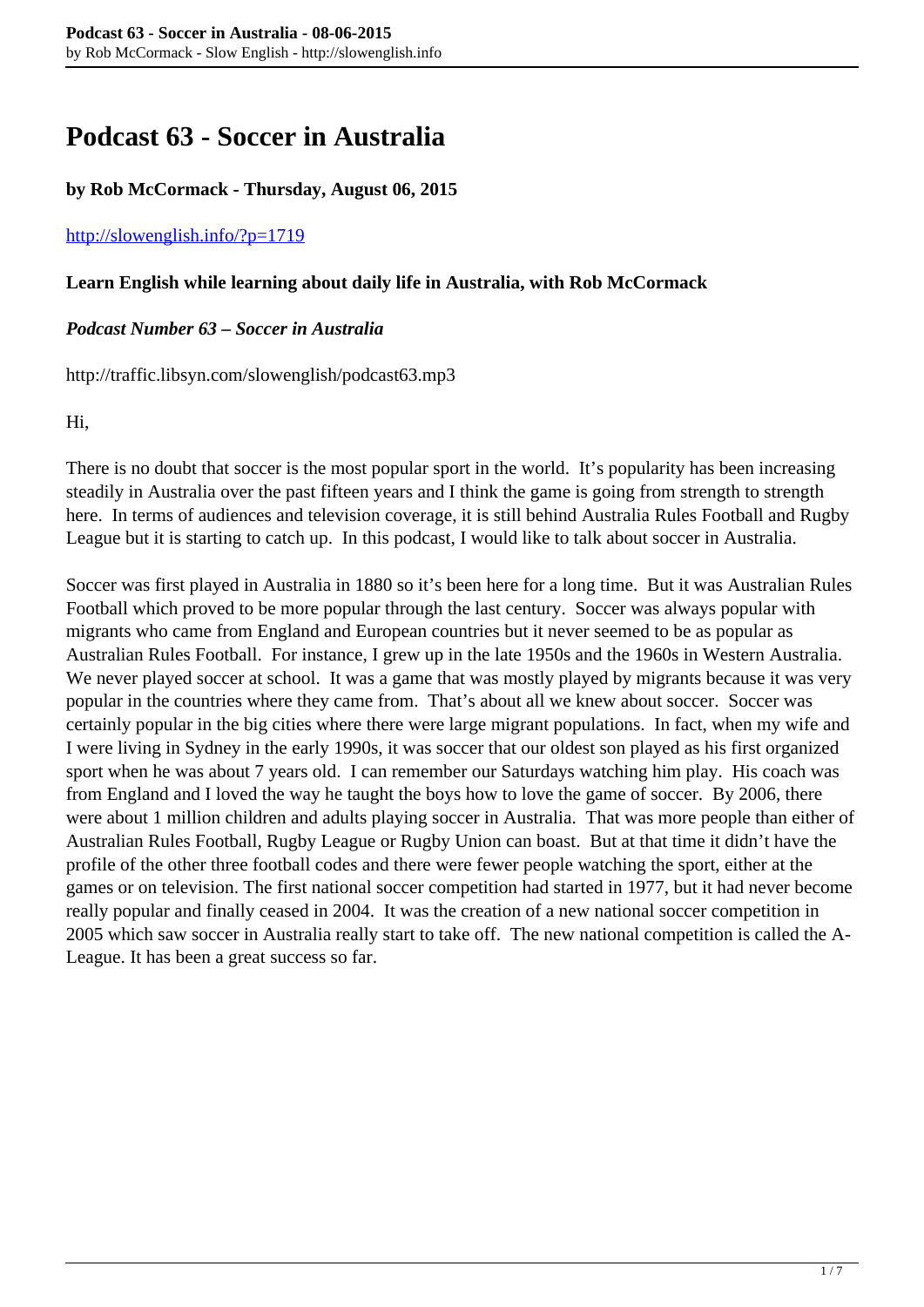

An A-League match between Newcastle Jets and Sydney FC at Newcastle Stadium, 3 November 2007. By Joeyjeremiah kkf [Public domain], via Wikimedia CommonsThe A-League is a national competition with 10 teams, including 9 from around Australia and 1 from New Zealand. There are two teams from each of Sydney and Melbourne and one team from each of Adelaide, Brisbane, Perth, Newcastle and the Central Coast of New South Wales. Finally, there is a team from New Zealand, being Wellington Phoenix. The regular season games are played in the Australian summer, from October to April, when each team plays each other team 3 times. The team finishing on top of the ladder is called the A-League Premier. The top 6 teams from the A-League competition then compete in the Finals Series to find out who will be the A-League Champion for the season. The A-League Champion in 2014-15 was Melbourne Victory.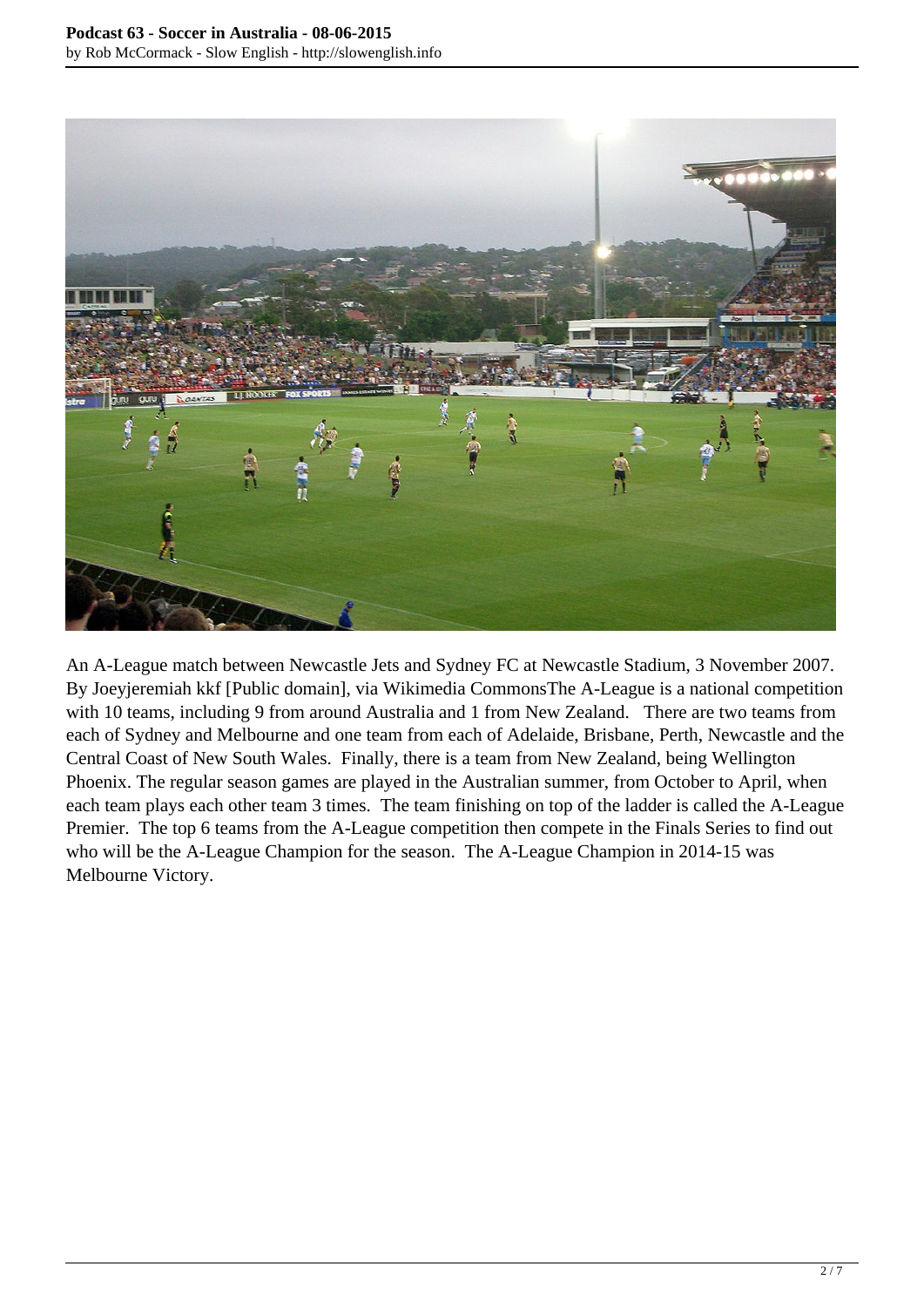

Archie Thompson

playing in a pre-season game between the Central Coast Mariners and Melbourne Victory on 16/09/2012. By Camw (Own work) [CC BY-SA 3.0 (http://creativecommons.org/licenses/by-sa/3.0)], via Wikimedia CommonsThe A-League Premier also gets the opportunity to compete in the AFC Champions League competition, which is a competition of the 32 best club teams from countries all around Asia. In 2014, the A-League Premiers of 2012/13, the Western Sydney Wanderers, were good enough to win the AFC Champions League competition. That was a wonderful feat, especially as the Western Sydney Wanderers only joined the A-League in 2012/13.

Aside from the A-League, the other major soccer successes have been the performances of the Australian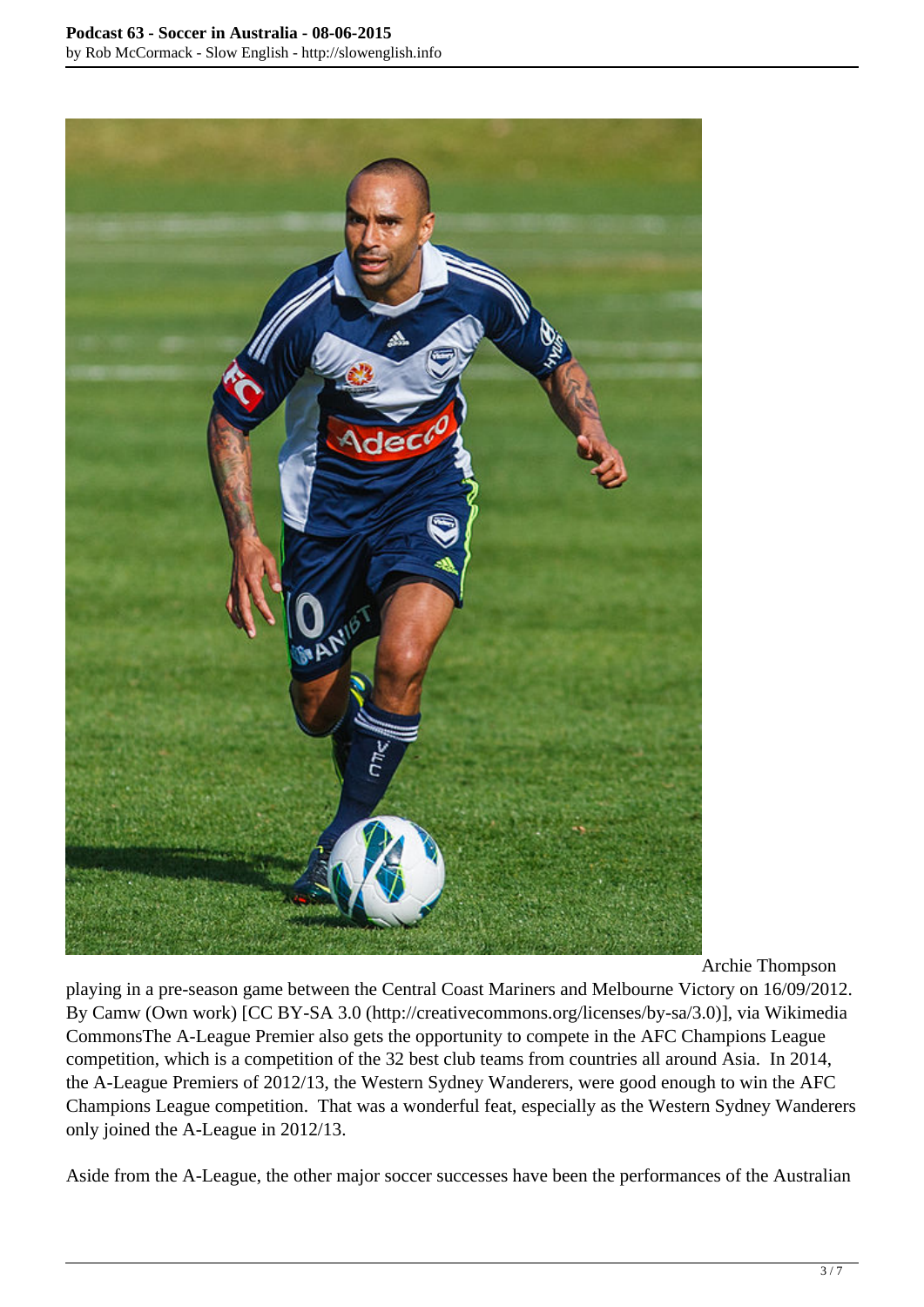Team. Everybody calls them the Socceroos. We are most proud of the Socceroos' successes at the World Cup. They first competed in the World Cup in 1974 and then followed a long period where they were unable to qualify to play at the World Cup. That all changed in 2006. After 32 years, the Australian Team finally qualified by beating Uruguay in Sydney in front of 82,000 screaming fans. That was an amazing game. It was the second of two matches with Uruguay. Uruguay had won the first match  $1 - 0$ , which was played in South America. So Australia had to win the second match by at least 2 goals, in order to qualify for the World Cup.



Australia playing Uruguay to qualify for the World Cup in 2005

By Adrian Furby (originally posted to Flickr as It's ON!!!) [CC BY 2.0

(http://creativecommons.org/licenses/by/2.0)], via Wikimedia CommonsAt the end of full time, the score was Australia 1, Uruguay 0. So the aggregate for the two games was 1 goal to each team. Next they played 30 minutes of extra time, but still the scores were locked at 1-0. That meant they had to go to a penalty shootout. I can remember watching this on TV, along with millions of other Australians. Our goal keeper was Mark Schwarzer. He somehow managed to save 2 goals in the penalty shoot out and that was enough for Australia to qualify. What a match and what excitement.

## https://youtu.be/rhM1t0XyB08

In the World Cup competition in 2006, Australia played really well and went on to finish  $16<sup>th</sup>$  out of the 32 teams which qualified. In their last game, they were beaten 1-0 by Italy. Italy went on to win that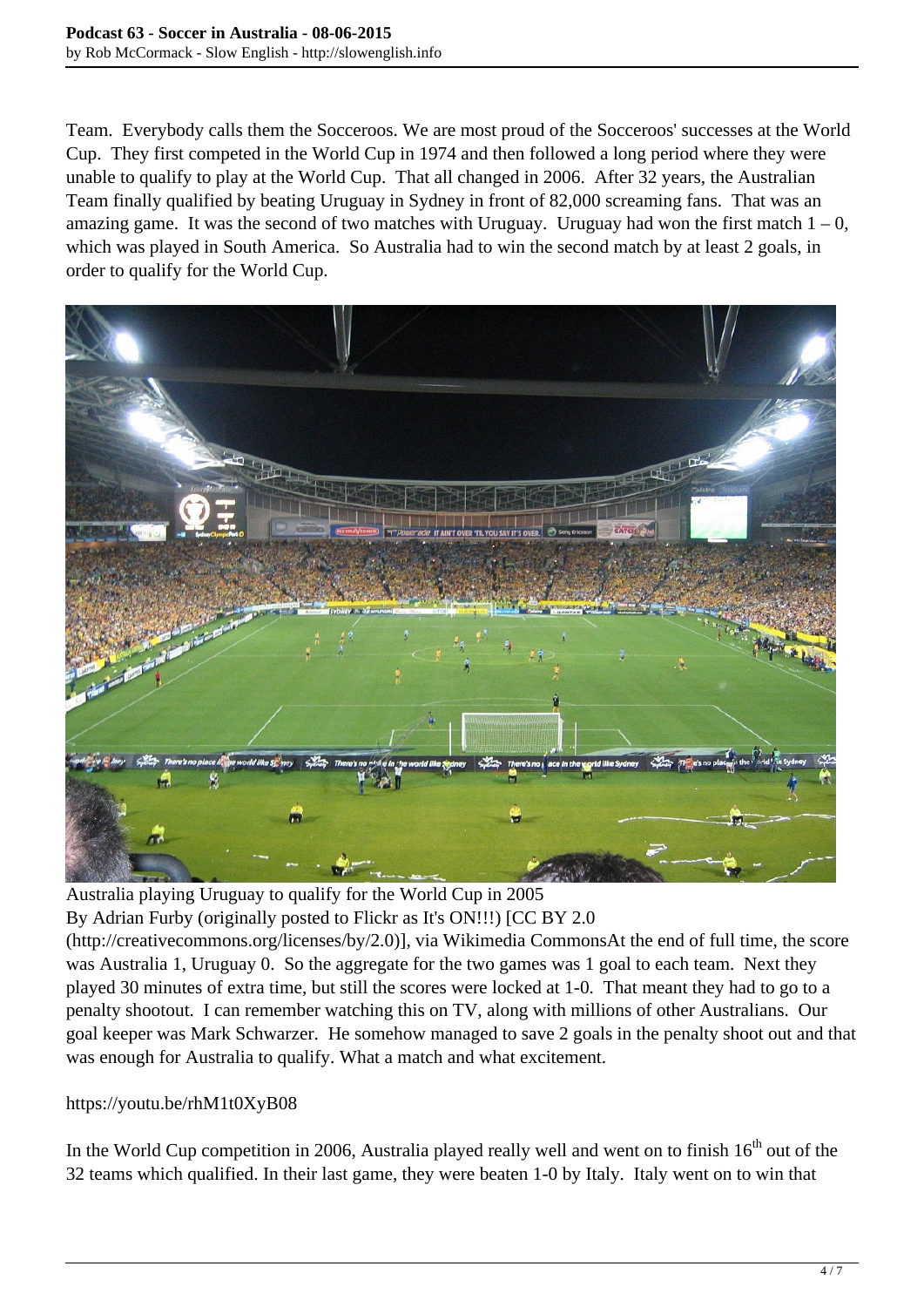# World Cup.

It was our great performance in that World Cup, along with the start of the A-League in Australia in 2005 which really helped soccer to become a real force in sport in Australia. We qualified for the World Cup again in 2010 and 2014. In 2015, Australia won the Asian Cup against Korea, 2 goals to 1. With wins like that, Australian soccer can only get bigger and more popular in the years to come.



Panoramic image of the Melbourne Cricket Ground during a friendly international football game between Australia and Greece on 25 May 2006.

By Charles Gregory (en:User:Chuq) (Own work) [GFDL (http://www.gnu.org/copyleft/fdl.html), CC-BY-SA-3.0 (http://creativecommons.org/licenses/by-sa/3.0/) or CC BY-SA 2.5-2.0-1.0

(http://creativecommons.org/licenses/by-sa/2.5-2.0-1.0)], via Wikimedia CommonsIf you have a question or a comment to make, please leave it in the comments box at the bottom of this page. Or, you can send me an email at [rob@slowenglish.info.](mailto:rob@slowenglish.info) I would love to hear from you. Tell me where you live, a little bit about yourself and what you think of my Slow English podcast. I will write back to you, in English of course. If you would like to take a short quiz to see if you have understood this podcast, you will also find it on my website. Goodbye until next time.

Rob

[WpProQuiz 49]

**Vocabulary** 

adults = people who are grown up, not children  $aggregate = the total$ , when you add two or more things together aside from  $=$  apart from, not including audiences = the people who watch a performance or a game of sport, usually on television or in a theatre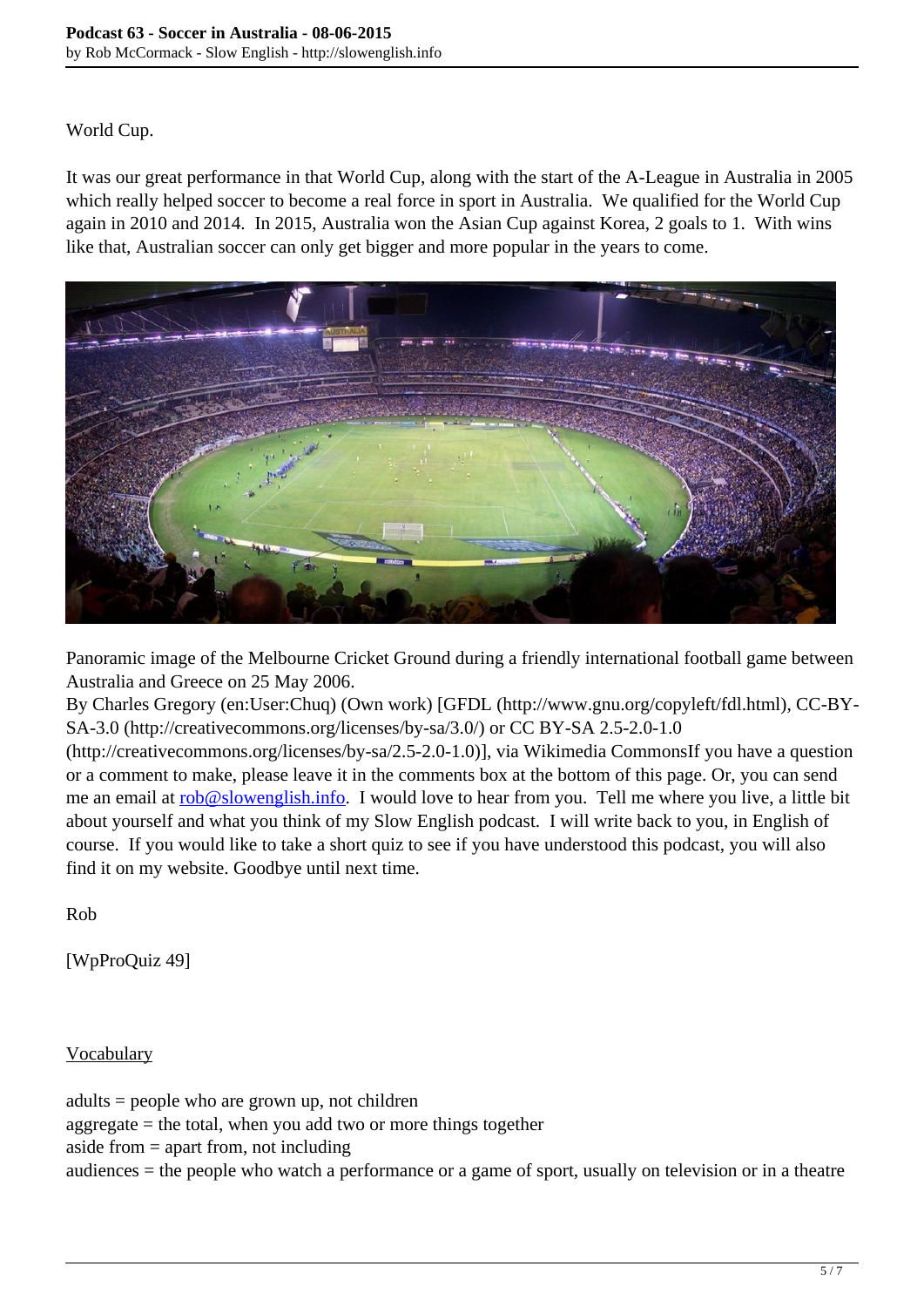Australian Rules Football = a type of football played in Australia. See podcast 2. boast = to tell others how good you are catch up  $=$  when one thing gets closer to another thing century  $= 100$  years certainly = there is no doubt  $\text{coach} = a \text{ person who teaches sports players or a sports team how to play}$  $codes = types$ competed = to play against another person or team in a sport competition = when people or teams compete to win coverage = the amount that is covered or reached  $c$ reation = when something is made excitement  $=$  when people are very happy about something  $feat = to$  achieve something, to do something special for instance  $=$  for example  $force = when you are strong$ goal keeper = the player who stands in the goal to stop the ball coming in including = to have as its parts, to be made up of ladder = a list of all the teams in the competition, showing who has won the most games locked = when two scores are the same and no team can win  $major = very big$ managed = to make something work correctly matches = a game of sport between two teams or people migrants = people who go to live in another country million = 1,000,000 national = when things are at a high level, of a country or a nation no doubt  $=$  it is a fact, no-one disagrees opportunity = when you have a chance to do something that you can't do at another time organized  $=$  when things are planned penalty shootout  $=$  when a soccer game is a draw, each team has  $5$  shots at goal performances = when you do something which requires a lot of skill  $period = an amount of time$ popular = when something is liked by a lot of people profile = how much the public knows about someone or something proud = when you have something which you think is very good qualify  $=$  when you must win some games in order to keep going in the competition  $regular = normal$ Rugby League = a type of football played in Australia and other countries Rugby Union = a type of football played in Australia and other countries screaming fans = people watching the game who are shouting loudly for their team season = a period of time which happens each year steadily = to do something without stopping, without slowing down strength  $=$  when you are strong  $success = when things are going well$ take of  $f =$  when something becomes more popular

\_\_\_\_\_\_\_\_\_\_\_\_\_\_\_\_\_\_\_\_\_\_\_\_\_\_\_\_\_\_\_\_\_\_\_\_\_\_\_\_\_\_\_\_\_\_\_